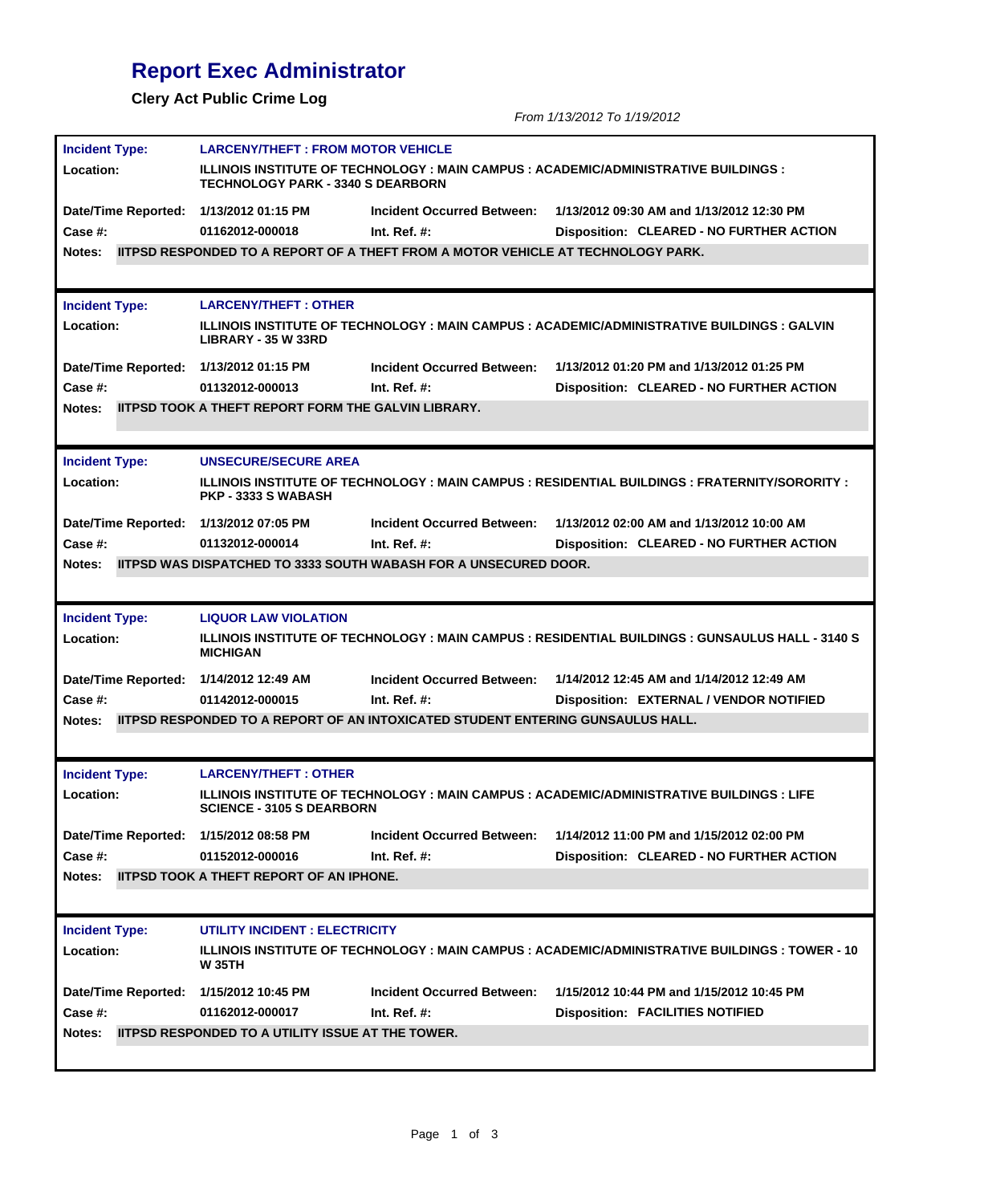| <b>Incident Type:</b>                  | <b>LARCENY/THEFT: OTHER</b>                                                                                                |                                                                                 |                                                                                                        |  |  |
|----------------------------------------|----------------------------------------------------------------------------------------------------------------------------|---------------------------------------------------------------------------------|--------------------------------------------------------------------------------------------------------|--|--|
| Location:                              | ILLINOIS INSTITUTE OF TECHNOLOGY : MAIN CAMPUS : ACADEMIC/ADMINISTRATIVE BUILDINGS : CROWN<br><b>HALL - 3360 S STATE</b>   |                                                                                 |                                                                                                        |  |  |
| Date/Time Reported: 1/17/2012 01:30 PM |                                                                                                                            | <b>Incident Occurred Between:</b>                                               | 1/17/2012 09:00 AM and 1/17/2012 12:00 PM                                                              |  |  |
| Case #:                                | 01172012-000020                                                                                                            | Int. Ref. $#$ :                                                                 | Disposition: CLEARED - NO FURTHER ACTION                                                               |  |  |
| Notes:                                 | <b>IITPSD TOOK A THEFT REPORT.</b>                                                                                         |                                                                                 |                                                                                                        |  |  |
|                                        |                                                                                                                            |                                                                                 |                                                                                                        |  |  |
| <b>Incident Type:</b>                  | <b>ROBBERY: STRONG-ARM HAND/FISTS/FEET</b>                                                                                 |                                                                                 |                                                                                                        |  |  |
| Location:                              | ILLINOIS INSTITUTE OF TECHNOLOGY : MAIN CAMPUS : ACADEMIC/ADMINISTRATIVE BUILDINGS : STUART<br><b>BUILDING - 10 W 31ST</b> |                                                                                 |                                                                                                        |  |  |
| Date/Time Reported: 1/17/2012 04:36 PM |                                                                                                                            | <b>Incident Occurred Between:</b>                                               | 1/17/2012 03:20 PM and 1/17/2012 04:20 PM                                                              |  |  |
| Case #:                                | 01172012-000021                                                                                                            | Int. Ref. $#$ :                                                                 | <b>Disposition: POLICE NOTIFIED</b>                                                                    |  |  |
| Notes:                                 | <b>IITPSD TOOK A ROBBERY REPORT AT 31ST AND STATE.</b>                                                                     |                                                                                 |                                                                                                        |  |  |
|                                        |                                                                                                                            |                                                                                 |                                                                                                        |  |  |
| <b>Incident Type:</b>                  | <b>INJURED/SICK PERSON : NON-EMERGENCY MEDICAL TRANSPORT : STUDENT</b>                                                     |                                                                                 |                                                                                                        |  |  |
| Location:                              | ILLINOIS INSTITUTE OF TECHNOLOGY : MAIN CAMPUS : ACADEMIC/ADMINISTRATIVE BUILDINGS : TOWER - 10<br><b>W35TH</b>            |                                                                                 |                                                                                                        |  |  |
| Date/Time Reported: 1/17/2012 05:00 PM |                                                                                                                            | <b>Incident Occurred Between:</b>                                               | 1/17/2012 03:00 PM and 1/17/2012 04:45 PM                                                              |  |  |
| Case #:                                | 01172012-000022                                                                                                            | Int. Ref. $#$ :                                                                 | Disposition: CLEARED - NO FURTHER ACTION                                                               |  |  |
| Notes:                                 |                                                                                                                            | <b>IITPSD PROVIDED A NON-EMERGENCY MEDICAL TRANSPORT TO MERCY HOSPITAL.</b>     |                                                                                                        |  |  |
|                                        |                                                                                                                            |                                                                                 |                                                                                                        |  |  |
| <b>Incident Type:</b>                  |                                                                                                                            | <b>BURGLARY: UNLAWFUL ENTRY-NO FORCE W/LARCENY</b>                              |                                                                                                        |  |  |
|                                        |                                                                                                                            |                                                                                 |                                                                                                        |  |  |
| Location:                              | <b>W35TH</b>                                                                                                               |                                                                                 | ILLINOIS INSTITUTE OF TECHNOLOGY : MAIN CAMPUS : ACADEMIC/ADMINISTRATIVE BUILDINGS : TOWER - 10        |  |  |
| Date/Time Reported: 1/18/2012 11:05 AM |                                                                                                                            | <b>Incident Occurred Between:</b>                                               | 1/17/2012 03:30 PM and 1/18/2012 11:00 AM                                                              |  |  |
| Case #:                                | 01192012-000025                                                                                                            | Int. Ref. $#$ :                                                                 | Disposition: CLEARED - NO FURTHER ACTION                                                               |  |  |
| Notes:                                 |                                                                                                                            | IITPSD TOOK A BURGLARY REPORT FROM THE NEXT GENERATION TECHNOLOGY OFFICE SPACE. |                                                                                                        |  |  |
|                                        |                                                                                                                            |                                                                                 |                                                                                                        |  |  |
| <b>Incident Type:</b>                  |                                                                                                                            | <b>INJURED/SICK PERSON: EMERGENCY MEDICAL TRANSPORT/AMBULANCE: STUDENT</b>      |                                                                                                        |  |  |
| Location:                              | <b>SSV MIDDLE - 3333 S STATE</b>                                                                                           |                                                                                 | <b>ILLINOIS INSTITUTE OF TECHNOLOGY : MAIN CAMPUS : RESIDENTIAL BUILDINGS : STATE STREET VILLAGE :</b> |  |  |
| Date/Time Reported: 1/18/2012 04:30 PM |                                                                                                                            | <b>Incident Occurred Between:</b>                                               | 1/18/2012 04:25 PM and 1/18/2012 04:29 PM                                                              |  |  |
| Case #:                                | 01182012-000023                                                                                                            | Int. Ref. $#$ :                                                                 | <b>Disposition: POLICE NOTIFIED</b>                                                                    |  |  |
| Notes:                                 |                                                                                                                            | <b>IITPSD RESPONDED TO AN ACCIDENT INVOLVING A VEHICLE AND A STUDENT.</b>       |                                                                                                        |  |  |
|                                        |                                                                                                                            |                                                                                 |                                                                                                        |  |  |
| <b>Incident Type:</b>                  | <b>UTILITY INCIDENT: WATER</b>                                                                                             |                                                                                 |                                                                                                        |  |  |
| Location:                              |                                                                                                                            |                                                                                 | ILLINOIS INSTITUTE OF TECHNOLOGY : MAIN CAMPUS : RESIDENTIAL BUILDINGS : CARMEN HALL - 60 E 32ND       |  |  |
|                                        |                                                                                                                            |                                                                                 |                                                                                                        |  |  |
| Date/Time Reported: 1/18/2012 11:59 PM |                                                                                                                            | <b>Incident Occurred Between:</b>                                               | 1/18/2012 11:58 PM and 1/18/2012 11:58 PM                                                              |  |  |
| Case #:                                | 385922                                                                                                                     | Int. Ref. $#$ :                                                                 | <b>Disposition: FACILITIES NOTIFIED</b>                                                                |  |  |
| Notes:                                 | <b>IITPSD RESPONDED TO A UTILITY ISSUE AT CARMAN HALL.</b>                                                                 |                                                                                 |                                                                                                        |  |  |